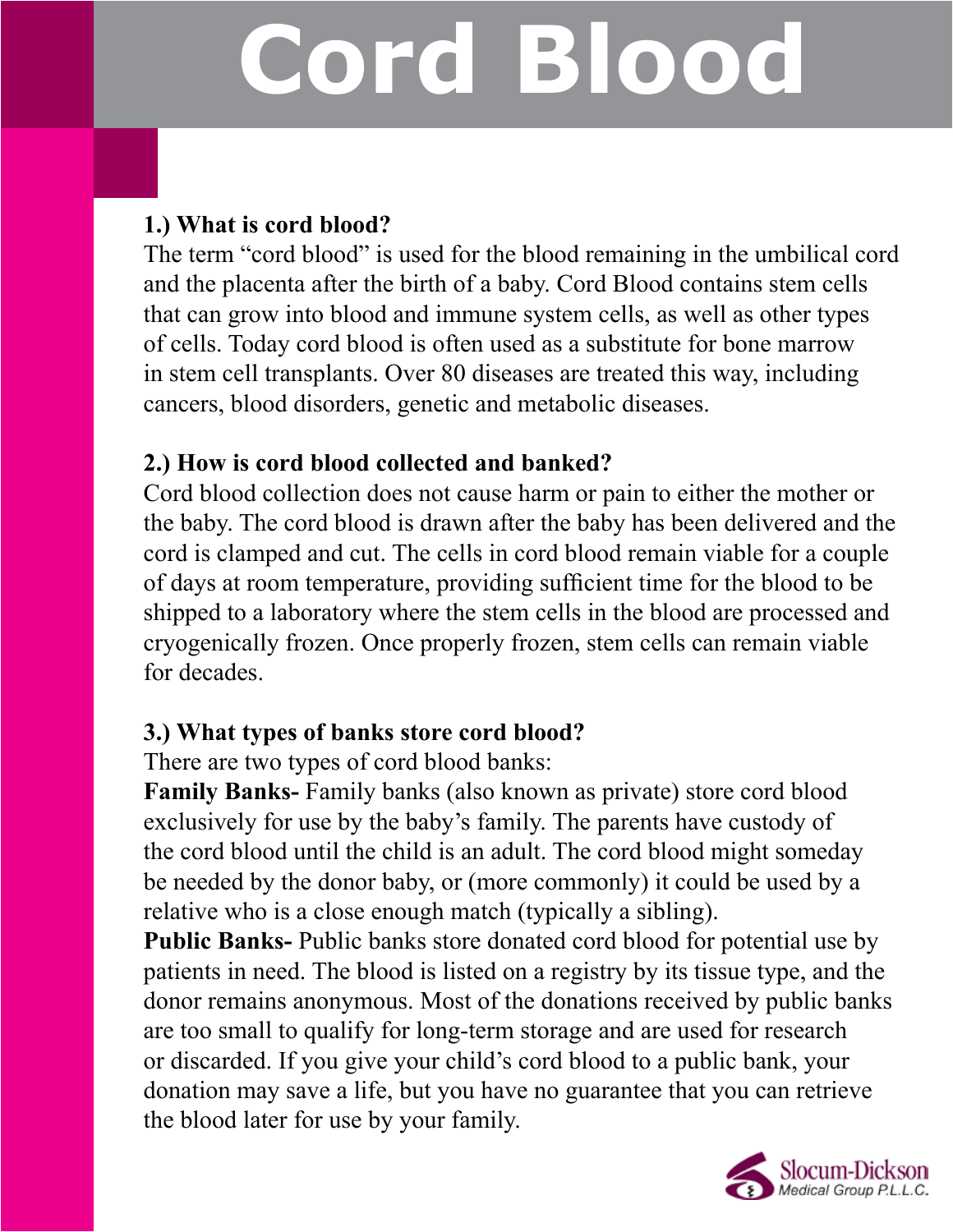# **Cord Blood**

#### **4.) Can my child use his or her own cord blood?**

Most of the diseases for which children receive stem cell transplants require that the cells come from another donor, not the patient. If a child has cancer or a genetic disease, they cannot be treated with their own cord blood. The odds that a child will have a transplant by age 20 are 1 in 2,500 for transplants from donors and 1 in 5,000 for transplants with their own cells. In the US, 1 in 217 people have a stem cell transplant by age 70.

### **5.) What is cord blood donation?**

Cord blood donation costs the parents nothing, but can give hope to a patient in need. The parents sign an informed consent which gives a "public" cord blood bank permission to list their child's cord blood on a database that can be searched to find a match for a transplant patient. The cord blood is listed purely by its tissue type, with no information about the identity of the donor.

The majority of programs that accept cord blood donations require the mother to sign up between the 28th and 34th week of pregnancy. This cannot be over-stressed; time and time again, mothers who want to donate are turned away because they did not inquire about donation until it was too late.

The main reason for this requirement is to give the cord blood bank enough time to complete the enrollment process. For the safety of any person who might receive the cord blood donation, the mother must pass a health history screening. And for ethical reasons, the mother must give informed consent.

### **6.) What are the costs of banking cord blood?**

Family banks currently charge the family between \$1,300 and \$2,200 to process and store cord blood privately. Family banks generally also charge